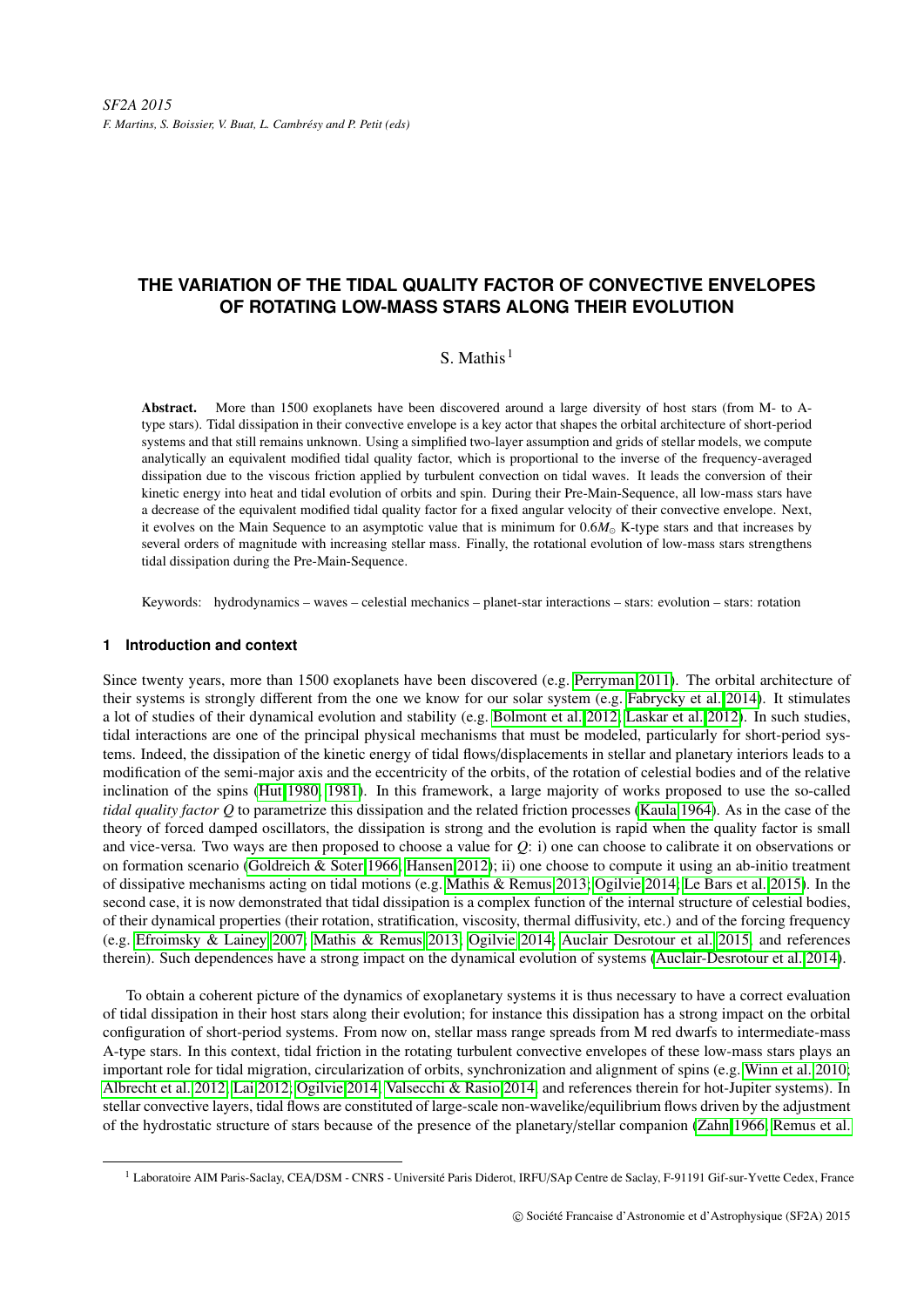#### 402 SF2A 2015

[2012\)](#page-4-15) and the dynamical tide constituted by inertial waves, which have the Coriolis acceleration as restoring force (e.g. [Ogilvie & Lin 2007\)](#page-4-16). In this framework, both the structure and rotation of stars strongly varies along their evolution (e.g. [Siess et al. 2000;](#page-4-17) [Gallet & Bouvier 2013,](#page-4-18) [2015\)](#page-4-19). Moreover, as reported by [Ogilvie](#page-4-9) [\(2014\)](#page-4-9), observations of star-planet and binary-star systems show that tidal dissipation varies over several orders of magnitude. Therefore, the key questions that must be addressed for dynamical studies is *how does the tidal quality factor of the convective envelope of low-mass stars vary as a function of stellar mass, evolutionary stage, and rotation?*

Using results presented in [Mathis](#page-4-20) [\(2015\)](#page-4-20), we introduce here an equivalent modified tidal quality factor, which has been defined by [Ogilvie & Lin](#page-4-16) [\(2007\)](#page-4-16) and is proportional to the inverse of the frequency-averaged dissipation. We compute it as a function of the mass, the age, and the rotation of stars using realistic computed grids of stellar models which can be used for dynamical studies of star-planet systems in a first step. In sec. 2, we introduce the assumptions and the formalism that allows us to analytically evaluate this quantity as a function of the structure and rotation of stars [\(Ogilvie & Lin 2007;](#page-4-16) [Ogilvie 2013\)](#page-4-21). In sec. 3, we compute it as a function of stellar mass and evolutionary stage at fixed angular velocity using grids of stellar models for low-mass stars from  $0.4$  to  $1.4M_{\odot}$ . In sec. 4, we present our conclusions.

#### **2 Tidal dissipation modelling**

In this work, we adopt a simplified two-layer model of a star A of mass  $M_s$  and mean radius  $R_s$  hosting a point-mass tidal perturber B of mass *m* orbiting with a mean motion *n* (e.g. [Ogilvie 2013;](#page-4-21) [Penev et al. 2014,](#page-4-22) and Fig. [1\)](#page-1-0). In this model, both the central radiative region and the convective envelope are assumed to be homogeneous with respective constant densities  $\rho_c$  and  $\rho_e$ . The convective layers of A are assumed to be in a moderate solid-body rotation with an angular velocity  $\Omega$  so that  $\epsilon^2 \equiv (\Omega/\sqrt{GM_s/R_s^3})^2 = (\Omega/\Omega_c)^2 \ll 1$ , where  $\Omega_c$  is the critical angular velocity and G is the gravitational constant. Therefore, the centrifugal acceleration, which scales as  $\Omega^2$ , is not taken into account. It surrounds the radiative core of radius  $R_c$  and mass  $M_c$ .



<span id="page-1-0"></span>Fig. 1. Two-layer low-mass star A of mass  $M_s$  and mean radius  $R_s$  and point-mass tidal perturber B of mass *m* orbiting with a mean motion *n*. The radiative core of radius  $R_c$ , mass  $M_c$ , and density  $\rho_c$  is surrounded by the convective envelope of density  $\rho_c$ .

Tidal dissipation in the convection zone of A originates from the excitation by B of inertial waves, which have the Coriolis acceleration as restoring force and are excited if the tidal forcing frequency  $\omega \in [-2\Omega, 2\Omega]$ . They are damped by the turbulent friction, which is modelled using a turbulent viscosity (see e.g. [Ogilvie & Lesur 2012,](#page-4-23) and references therein). Its analytical evaluation in our two-layer model was conducted by [Ogilvie](#page-4-21) [\(2013\)](#page-4-21) who assumed an incompressible convective envelope, which corresponds to inertial waves with shorter wavelength than the characteristic length of variation of the density. In this modeling, the dissipation of tidal internal gravity waves in the stable radiative core is not taken into account [\(Barker & Ogilvie 2010;](#page-3-5) [Ivanov et al. 2013\)](#page-4-24) and the higher-frequency acoustic waves are filtered out. It allows us to compute the frequency-averaged tidal dissipation given in [Ogilvie](#page-4-21) [\(2013\)](#page-4-21) (Eq. B3) and to introduce an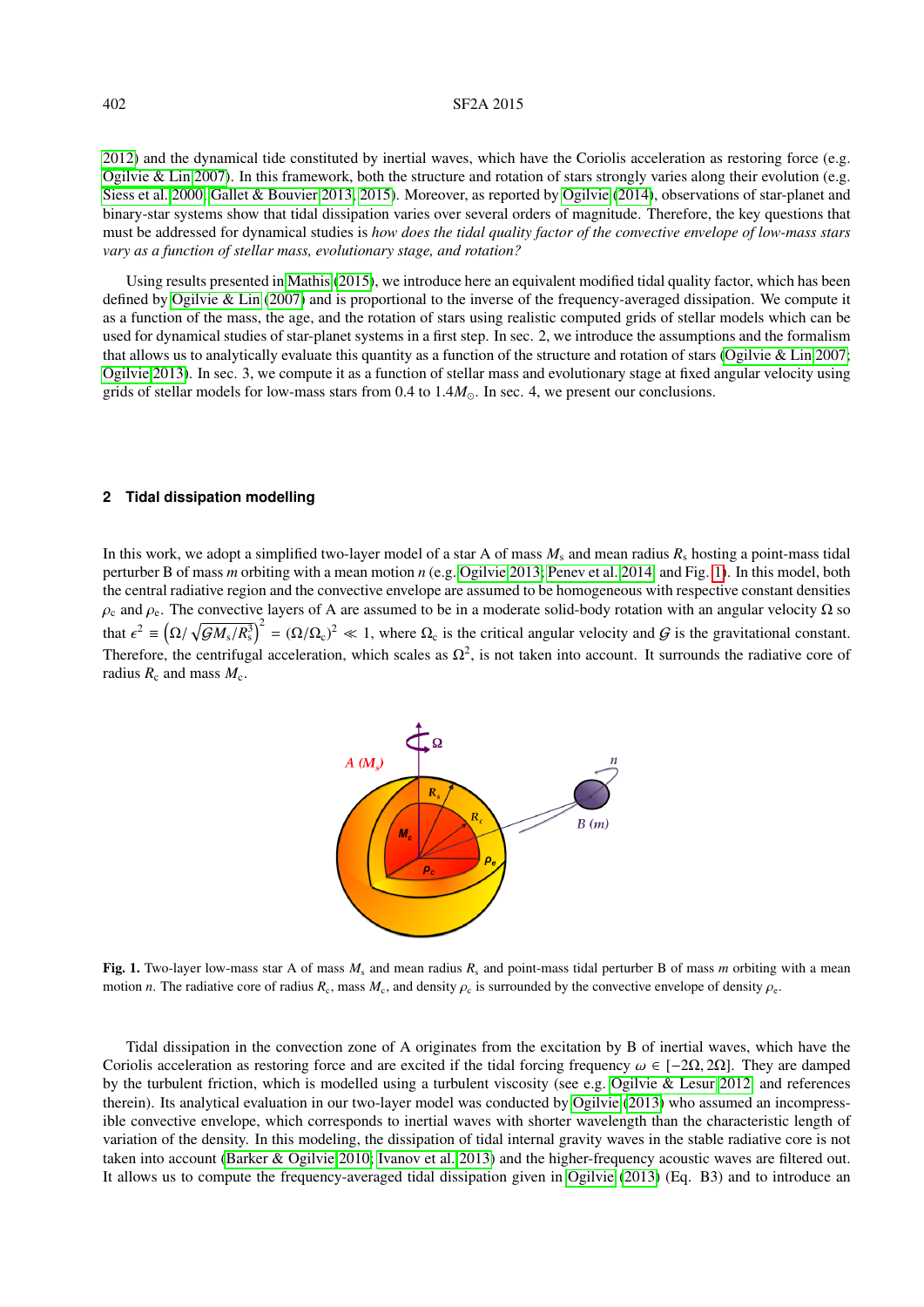

<span id="page-2-2"></span>**Fig. 2.** Evolution of the frequency-averaged modified tidal quality factor,  $\overline{Q}$ , for  $\Omega = 10\Omega_{\odot}$ , where  $\Omega_{\odot}$  is the solar angular velocity, as a function of time for stellar masses  $(M<sub>s</sub>)$  from 0.4 to  $1.4M<sub>o</sub>$ .

equivalent modified tidal quality factor,  $\overline{Q'}$ , as defined by [Ogilvie & Lin](#page-4-16) [\(2007\)](#page-4-16)<sup>[∗](#page-2-0)</sup>:

<span id="page-2-1"></span>
$$
\frac{3}{2\overline{Q'}} = \frac{k_2}{\overline{Q}} = \int_{-\infty}^{+\infty} \text{Im}\left[k_2^2(\omega)\right] \frac{d\omega}{\omega} = \left\langle \text{Im}\left[k_2^2(\omega)\right] \right\rangle_{\omega} = \frac{100\pi}{63} \epsilon^2 \left(\frac{\alpha^5}{1-\alpha^5}\right) (1-\gamma)^2
$$

$$
\times (1-\alpha)^4 \left(1 + 2\alpha + 3\alpha^2 + \frac{3}{2}\alpha^3\right)^2 \left[1 + \left(\frac{1-\gamma}{\gamma}\right)\alpha^3\right] \left[1 + \frac{3}{2}\gamma + \frac{5}{2\gamma}\left(1 + \frac{1}{2}\gamma - \frac{3}{2}\gamma^2\right)\alpha^3 - \frac{9}{4}\left(1 - \delta\right)\alpha^5\right]^{-2} \tag{2.1}
$$

with

$$
\alpha = \frac{R_c}{R_s}, \quad \beta = \frac{M_c}{M_s} \quad \text{and} \quad \gamma = \frac{\rho_e}{\rho_c} = \frac{\alpha^3 (1 - \beta)}{\beta (1 - \alpha^3)} < 1. \tag{2.2}
$$

We introduce the quadrupolar complex Love number  $k_2^2$ , associated with the (2, 2) component of the time-dependent tidal<br>potential *U* that corresponds to the spherical harmonic  $Y^2$ . It quantifies at the surface of th potential *U* that corresponds to the spherical harmonic  $Y_2^2$ . It quantifies at the surface of the star ( $r = R_s$ ) the ratio of the tidal perturbation of its self-gravity potential over the tidal potential in the simplest case of coplanar systems. In the case of dissipative convective envelopes, it is a complex quantity which depends on the tidal frequency  $(\omega)$  with a real part that accounts for the energy stored in the tidal perturbation while the imaginary part accounts for the energy losses (e.g. [Remus et al. 2012\)](#page-4-15). We also recall the correspondance with the commonly used real hydrostatic quadrupolar Love number  $k_2$ , which is independent of  $\omega$  in the case of fluid layers, and an equivalent tidal quality factor  $\overline{Q}$ . The dissipation being averaged in frequency (with the corresponding notation  $\langle ...\rangle_{\omega}$ ), its complicated frequency-dependence in a spherical shell [\(Ogilvie & Lin 2007\)](#page-4-16) is filtered out. The dissipation at a given frequency could thus be larger or smaller than its averaged value by several orders of magnitude.

## **3** Tidal dissipation along stellar evolution and the variation of  $\overline{O}$

Following [Mathis](#page-4-20) [\(2015\)](#page-4-20), we compute the variation of the equivalent modified tidal quality factor  $\overline{Q'}$  (Eq. [2.1\)](#page-2-1) as a function of stellar mass, age and rotation. To reach this objective, we compute the radius and mass aspect ratios (respectively  $\alpha$  and β) as function of time using grids of stellar models from 0.4 to 1.4 $M_{\odot}$  for a metallicity *Z* = 0.02 computed by [Siess](#page-4-17) [et al.](#page-4-17) [\(2000\)](#page-4-17) using the STAREVOL code. It allows us to plot in Fig. [2](#page-2-2) the variation of  $\overline{Q'}$  with time with taking into account the simultaneous variations of  $\alpha$ ,  $\beta$ , and  $R_s$ . On the Pre-Main-Sequence (hereafter PMS), it decreases towards<br>the minimum value, which decreases with stellar mass, corresponding to the region around ( $\alpha \approx 0$ the minimum value, which decreases with stellar mass, corresponding to the region around ( $\alpha_{\text{max}} \approx 0.571, \beta_{\text{max}} \approx 0.501$ )

<span id="page-2-0"></span><sup>\*</sup>We point out here that equivalent quality factors  $\overline{Q'}$  and  $\overline{Q}$ , which are proportional to the inverse of the frequency-averaged dissipation  $\langle \text{Im} [k_2^2(\omega)] \rangle_{\omega}$ . where  $\langle ... \rangle_{\omega} = \int_{-\infty}^{\infty} ... d\omega/\omega$ , are not equivalent to potentially defined frequency-averaged quality factors  $\langle Q'(\omega) \rangle_{\omega}$  and  $\langle Q(\omega) \rangle_{\omega}$ . In this framework, the relevant physical quantity being  $\left\langle \text{Im} \left[ k_2^2(\omega) \right] \right\rangle_\omega$ , we prefer to define directly equivalent quality factors from it.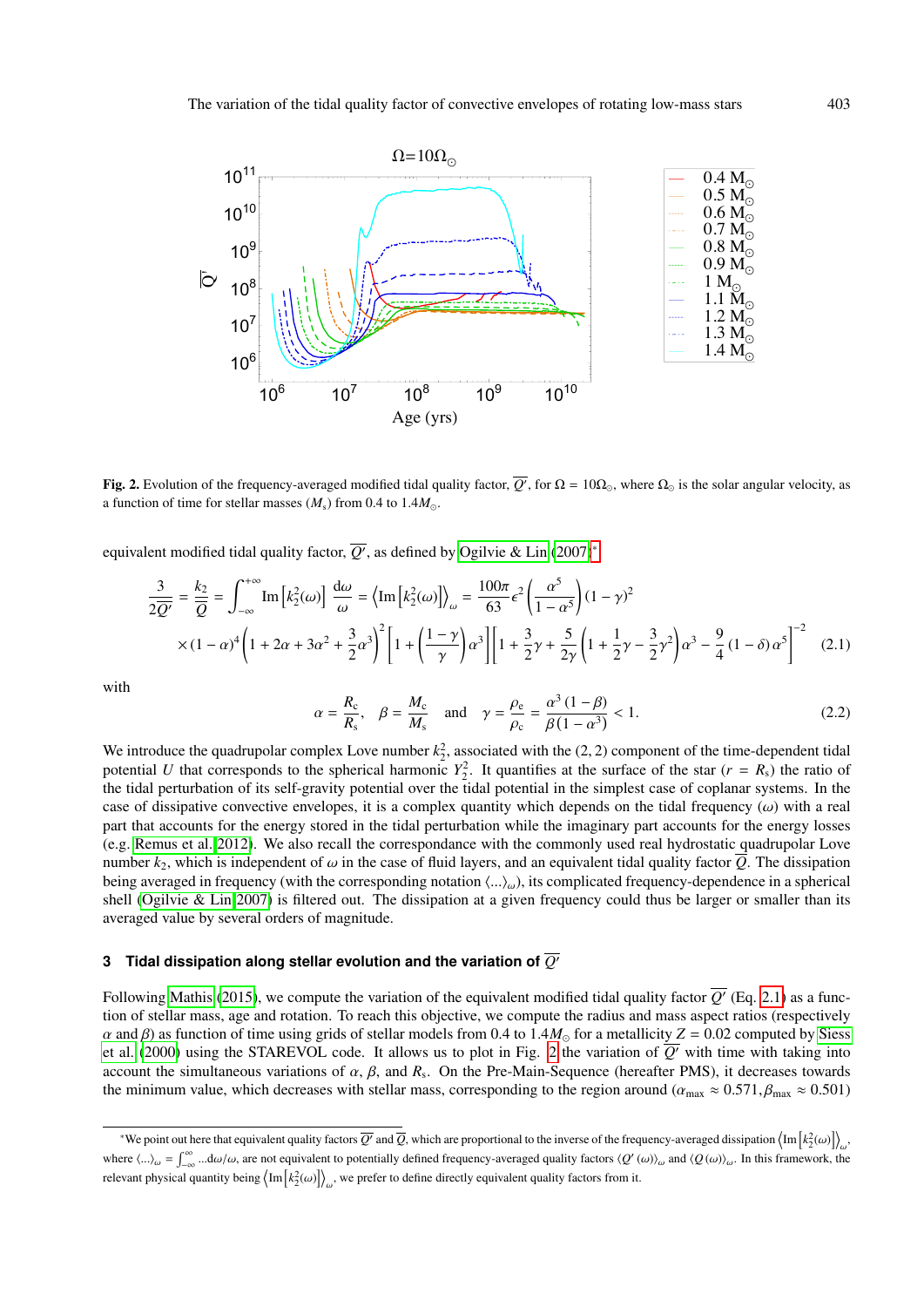#### 404 SF2A 2015

where the dissipation is maximum for all stellar masses. This is due to the formation and the growth of the radiative core that leads to spherical shell configurations where dissipative inertial wave attractors may take place [\(Ogilvie 2005;](#page-4-25) [Goodman & Lackner 2009\)](#page-4-26). The time coordinate of this minimum is smaller if stellar mass is higher because of the corresponding shorter life-time of the star. Then,  $\overline{Q'}$  increases to rapidly reach its almost constant value on the Main Sequence (hereafter MS). As already pointed out, and expected from observational constraints (e.g. [Albrecht et al. 2012\)](#page-3-4) and pre-vious theoretical works [\(Ogilvie & Lin 2007;](#page-4-16) [Barker & Ogilvie 2009\)](#page-3-6), it increases with stellar mass from  $0.6M_{\odot}$  K-type to A-type stars by several orders of magnitude ( $\approx$  3 between 0.6 and 1.4 $M_{\odot}$ ) because of the variation in the thickness of the convective envelope, which becomes thinner  $\hat{t}$ . For  $0.4M_{\odot}$  M-type stars, the radiative core has an evolution where it finally disappears. Therefore, the configuration converges on the MS to the case of fully finally disappears. Therefore, the configuration converges on the MS to the case of fully convective stars with the weak dissipation of normal inertial modes [\(Wu 2005\)](#page-4-27). Finally, for higher mass stars, we can see a final decrease of *Q*<sup>0</sup> because of the simultaneous extension of their convective envelope and contraction of their radiative core during their Sub Giant phase leading again the star towards the region of maximum dissipation in the  $(\alpha, \beta)$  plane.

It is also crucial to discuss consequences of the rotational evolution of low-mass stars. As we know from observational works and related modelling (e.g. [Gallet & Bouvier 2013,](#page-4-18) [2015,](#page-4-19) and references therein), their rotation follows three phases of evolution: i) stars are trapped in co-rotation with the surrounding circumstellar disk; ii) because of the contraction of stars on the PMS their rotation (and thus  $\epsilon$ ) increases; and iii) stars are braked on the MS because of the torque applied by pressure-driven stellar winds (e.g. Réville et al. 2015, and references therein) and  $\epsilon$  decreases. As a detailed computation of stellar rotating models is beyond the scope of the present work, we have here computed  $\overline{Q'}$  for an intermediate rotation  $\Omega = 10\Omega_{\odot}$  (the values for  $\Omega = \Omega_{\odot}$  and  $\Omega = 100\Omega_{\odot}$  will be 100 times higher and lower respectively). From results obtained by [Gallet & Bouvier](#page-4-18) [\(2013,](#page-4-18) [2015\)](#page-4-19), we can easily infer that  $\overline{Q'}$  decreases during the PMS because of the growth of the radiative core and of the angular velocity. On the MS,  $\overline{Q'}$  increases because of the evolution of the structure of the star and of its braking by stellar winds.

#### **4 Conclusions**

All low-mass stars have a decrease of the equivalent modified tidal quality factor for a fixed angular velocity in their convective envelope for tidal frequencies lying within the range [−2Ω, <sup>2</sup>Ω] so that inertial waves can be excited until they reach a critical aspect and mass ratios close to  $(\alpha_{\text{max}}, \beta_{\text{max}})$  during the PMS. Next, it evolves on the MS to an asymptotic value that reaches a minimum for  $0.6M_{\odot}$  K-type stars and then increases by several orders of magnitude with increasing stellar mass. Finally, the rotational evolution of low-mass stars strengthens the importance of tidal dissipation during the PMS as pointed out by [Zahn & Bouchet](#page-4-29) [\(1989\)](#page-4-29).

In the near future, it would be important to relax current assumptions by taking into account density stratification, differential rotation, magnetic field, non-linear effects (and related possible instabilities) and the dissipation of tidal gravitoinertial waves in stellar radiative cores (e.g. [Baruteau & Rieutord 2013;](#page-3-8) [Schmitt 2010;](#page-4-30) [Favier et al. 2014;](#page-4-31) [Ivanov et al.](#page-4-24) [2013\)](#page-4-24) to get a complete picture [\(Guillot et al. 2014\)](#page-4-32). Finally, it will be interesting to explore advanced phases of stellar evolution.

This work was supported by the Programme National de Planétologie (CNRS/INSU) and the CoRoT-CNES grant at Service d'Astrophysique (CEA-Saclay).

#### **References**

<span id="page-3-8"></span><span id="page-3-6"></span><span id="page-3-5"></span><span id="page-3-4"></span><span id="page-3-3"></span><span id="page-3-2"></span>Albrecht, S., Winn, J. N., Johnson, J. A., et al. 2012, ApJ, 757, 18 Auclair-Desrotour, P., Le Poncin-Lafitte, C., & Mathis, S. 2014, A&A, 561, L7 Auclair Desrotour, P., Mathis, S., & Le Poncin-Lafitte, C. 2015, A&A, 581, A118 Barker, A. J. & Ogilvie, G. I. 2009, MNRAS, 395, 2268 Barker, A. J. & Ogilvie, G. I. 2010, MNRAS, 404, 1849 Baruteau, C. & Rieutord, M. 2013, Journal of Fluid Mechanics, 719, 47 Bolmont, E., Raymond, S. N., Leconte, J., & Matt, S. P. 2012, A&A, 544, A124 Efroimsky, M. & Lainey, V. 2007, Journal of Geophysical Research (Planets), 112, 12003

<span id="page-3-7"></span><span id="page-3-1"></span><span id="page-3-0"></span><sup>&</sup>lt;sup>†</sup>In the cases of F- and A-type stars, a convective core is present in addition to the envelope. We neglect its action assuming that it corresponds to the regime of weak dissipation in a full sphere [\(Wu 2005\)](#page-4-27).